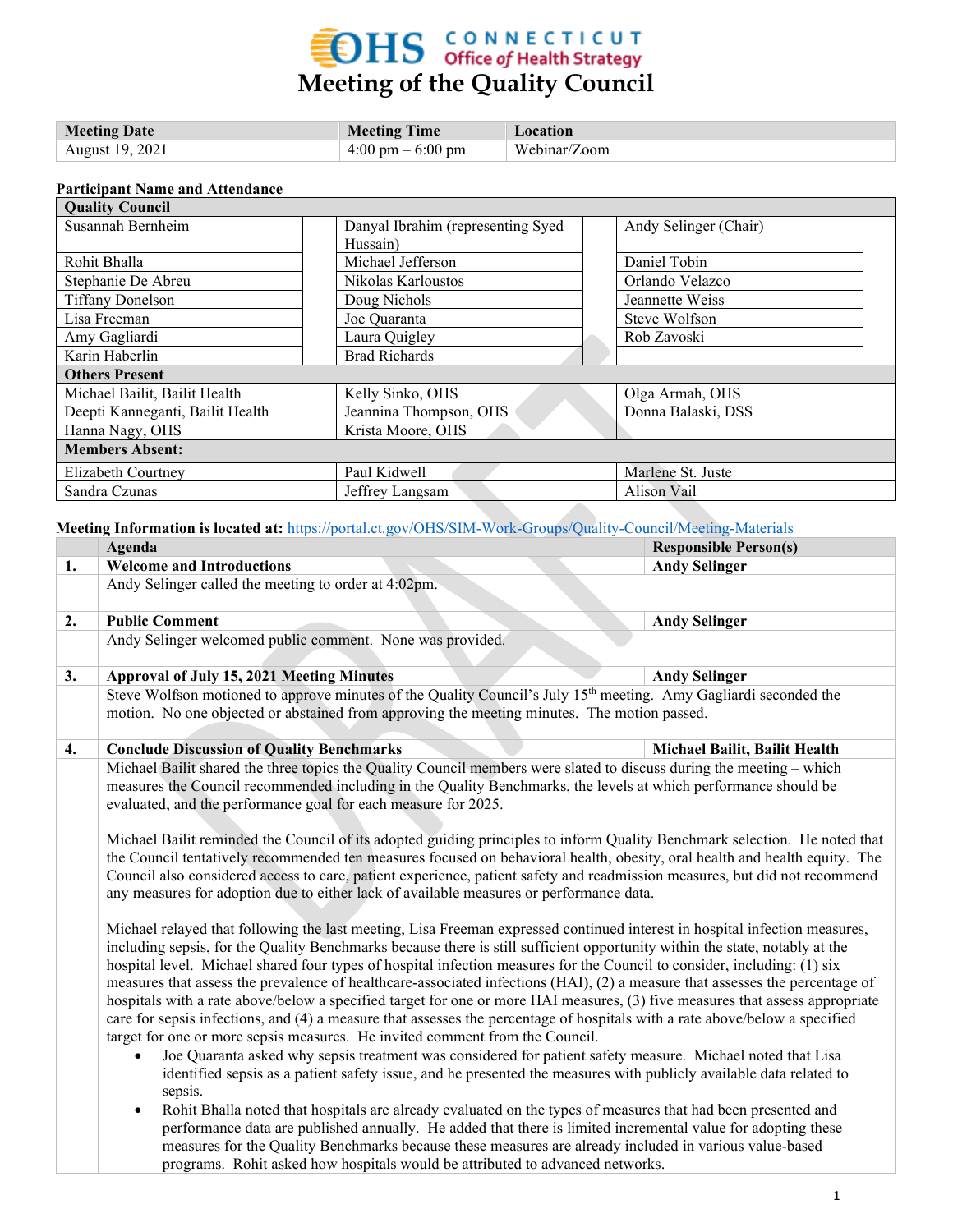## **OHS GONNECTICUT Meeting of the Quality Council**

- Michael shared that the Quality Benchmarks will first be applied at the state level. He added that the Council could recommend assessing performance at additional levels, such as by hospital.
- Danyal Ibrahim agreed that sepsis treatment was not a candidate for a patient safety measure. He shared that a measure that considers secondary sepsis, or sepsis acquired in a hospital, would be a patient safety measure.
- There was no interest voiced by Council members in adopting any hospital infection or sepsis measures.
- **Recommendation**: Do not recommend any hospital infection or sepsis measures for the Quality Benchmarks.

Michael Bailit shared three sets of oral health measures that DSS assesses annually for the pediatric and the adult population – receipt of any dental service, receipt of preventive dental service and dental treatment services. Michael shared that the pediatric measures had low absolute rates, despite performance being higher than the national average. The adult measures had associated performance below the national average. He reminded the Council of three other oral health measures it previously tentatively recommended: *Percentage of Eligibles that Received Preventive Dental Services*, *Percentage of Adults who Visited the Dentist or Dental Clinic within the Past Year* and *Dental Equity Measure - Percentage of Adults who Visited the Dentist or Dental Clinic within the Past Year, Stratified by Race/Ethnicity*.

- Donna Balaski, the Dental Director at DSS, noted that the newly presented measures assess performance for DSS members who have been continuously enrolled in Medicaid for 90 days. She noted that performance for older adults has opportunity for improvement.
- Rob Zavoski said it is important to assess dental care, but noted that there may be data collection issues given that many individuals do not have dental insurance.
- Steve Wolfson asked if it is possible to assess performance for a non-Medicaid population because dental care correlates with employability. Michael noted the only non-Medicaid measure is from the BRFSS survey, but performance data are only published every other year.
- Susannah Bernheim confirmed that the pediatric preventive dental services measure from DSS is the same as *Percentage of Eligibles that Received Preventive Dental Services*.
- There was no interest expressed by Council members in adding additional dental care measures.
- **Recommendation**: Do not recommend any additional dental measures for the Quality Benchmarks.

Michael reminded the Council of the purpose of the Quality Benchmarks, as stated in Executive Order No. 5 and based on previous recommendations made by the Council. He shared that since the last meeting Bailit Health scored the tentatively recommended measures against the Council's Guiding Principles. The health status measures could receive a maximum score of 10 (because there are no health status measures in the Core Measure Set) whereas healthcare measures could receive a maximum score of 12. Michael shared that the two lowest-scoring health status measures (*High School Students Who Seriously Considered Attempting Suicide* and *Weight Classification by BMI*) received a score of seven. He shared the three lowest-scoring healthcare measures (*Percentage of Eligibles that Received Preventive Dental Services*, *Percentage of Adults who Visited the Dentist or Dental Clinic within the Past Year* and *Dental Equity Measure - Percentage of Adults who Visited the Dentist or Dental Clinic within the Past Year, Stratified by Race/Ethnicity*) received scores of four and five. Finally, Michael noted that the OHS cannot operationalize a previously recommended measure (*Adults Who Had an Appointment for Routine Health Care in the Last Six Months Who Sometimes or Never Got Appointments for Routine Care As Soon As Wanted (Medicaid)*) because DSS is no longer administering the CAHPS 5.0 survey. In addition, he reported that DSS does not administer any SDOH measures for its total population.

Michael asked the Council to review the list of tentatively recommended measures and consider (1) the mix of measure topics, (2) the population captured by the measure and (3) what is the right number of measures to serve as Quality Benchmarks. He invited comment from the Council on whether any tentatively recommended measures should be removed from consideration.

- Andy Selinger asked how many measures other states adopted for their Quality Benchmarks. Michael noted that Delaware is the only other state with Quality Benchmarks. It adopted both health status measures and healthcare measures.
- Rohit Bhalla asked if there are any implications for not having a preventive care-focused and chronic care-focused measure in the Quality Benchmarks. Michael observed that there was an oral health prevention measure. He said the big question was what becomes of the measures after they are adopted and what actions stakeholders will take to improve performance. Michael indicated that the goal is for the Benchmarks to highlight areas on which Connecticut stakeholders should focus improvement activity. He noted that the State may already address prevention and chronic health issues through existing programs.
- Steve Wolfson shared that access to healthy foods and other social needs is a major contributor to obesity. He asked if there is a way to include a social determinant of health-focused measures in the Quality Benchmarks. Michael agreed that there are multiple contributors to obesity, including access to healthy foods. He noted that improving access to healthy food is one of many actions Connecticut could take to improve performance on the obesity-focused metrics.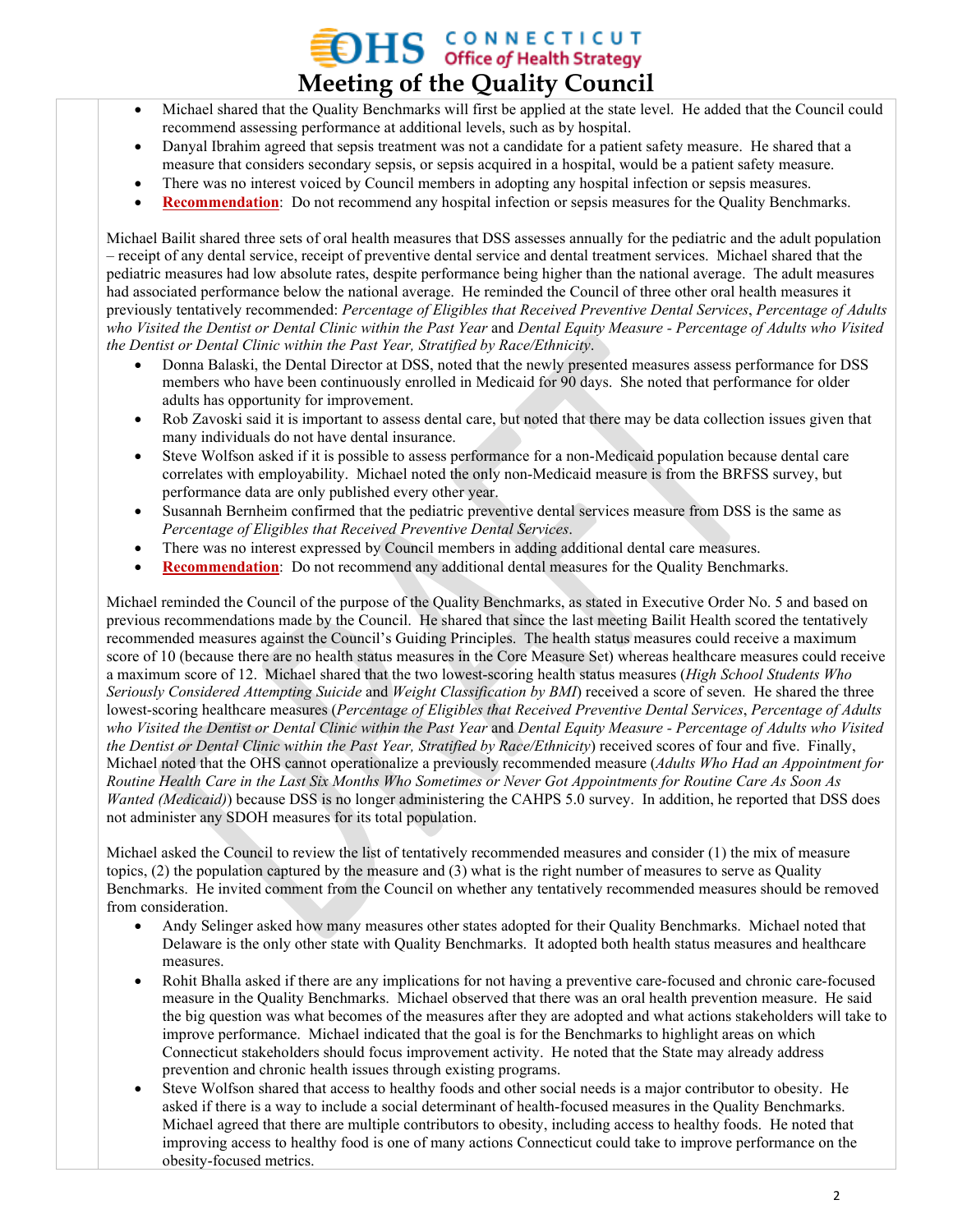## $\sum_{\text{office of Health Strategy}}$ **Meeting of the Quality Council**

- Rob Zavoski noted that obesity leads to many of the chronic health conditions that arise as adults.
- Dan Tobin asked how to interpret performance for *Substance Use Disorder in the Past Year*. He noted that if performance increases over time, that could be due to more diagnoses of substance use rather than an increased rate of substance use. Deepti Kanneganti clarified that this measure is assesses patient-reported substance use and may not reflect actual diagnoses.
- Susannah Bernheim considered the potential actions that could arise from selecting these ten measures. She asked how the Quality Benchmark slate would be monitored and potential modified over time. Michael noted that the Council will consider this question later in the process.
- Susannah added that she liked the process the Council took to get to these ten tentatively recommended measures, but not the final measures. Michael noted that unfortunately there are limited numbers of measures with publicly available data.
- Michael Bailit expressed concern about the number of measures included in this list, noting that it would be challenging to dedicate sufficient resources to improve performance on all ten measures. Danyal Ibrahim shared that several measures focus on similar topics, such as oral health and obesity.
- Danyal Ibrahim noted that with CMS programs, Medicaid typically sets the measure slate and then commercial payers followed suit. He shared that he thought a similar evolution could occur with the Quality Benchmarks.
- Susannah Bernheim added that Council could be creative when setting performance goals for each Quality Benchmark measure (e.g., adopting one goal for multiple measures focused on a single topic) to reduce the number of measures.
- Andy Selinger and Amy Gagliardi noted that it seemed redundant to have both Weight Classification by BMI and Obesity Equity Measure. Michael shared that the *Obesity Equity Measure* is focused on reducing disparities in obesity by race/ethnicity whereas the *Weight Classification by BMI* measure is focused on reducing obesity overall. Amy noted that the Council could create a composite measure that assesses performance for the whole population.
- Deepti highlighted that data for three measures are only available every other year *High School Students Who Seriously Considered Attempting Suicide*, *Percentage of Adults who Visited the Dentist/Dental Clinic In the Past Year* and *Dental Equity Measure – Percentage of Adults who Visited the Dentist or Dental Clinic within the Past Year, Stratified by Race/Ethnicity*. Andy Selinger said that he did not think this diminished the value of these measures.
- Steve Wolfson asked whether the tentatively recommended measures added reporting burden for providers. Michael responded that they did not.
- **Recommendation**: Retain all ten tentatively recommended measures for the Quality Benchmarks.

#### **5. Discuss Levels of Measurement Deepti Kanneganti, Bailit Health**

Deepti Kanneganti identified state, market, insurer and advanced network (AN) as four potential levels for measuring Quality Benchmark performance. Delaware collects data by insurer and advanced networks, with insurers providing the advanced network data. Deepti observed that for the health status measures, only state-level measurement is possible. For the *Follow-up After Hospitalization for Mental Illness* and *Follow-up After ED Visit for Mental Illness* healthcare measures, however, lower levels of measurement are possible. Deepti invited comment from the Quality Council.

- Steve Wolfson commented that the intended use of the measures should dictate the level of measurement.
- Rohit Bhalla questioned applying different levels of measurement for different measures. He worried that doing so would create some confusion for stakeholders. He recommended picking the same level of measurement for all measures.
- Deepti responded that Delaware uses commercial and Medicaid benchmark values for healthcare benchmarks. Connecticut could do the same and then report performance by market and by insurer.
- Andy Selinger advocated for measurement by AN wherever possible because accountability rests with providers. He supported market and insurer-level measurement too.
- Rob Zavoski recommended measurement at as many levels as possible, as additional information will provide additional insight.
- Susannah Bernheim noted that only two of 10 measures could be assessed at the AN level, and for this reason recommended measurement and reporting only at the state level.
- Brad Richards supported Susannah's recommendation.
- **Recommendation**: Perform Quality Benchmark measurement at the state level only at the outset.

### **6. Begin Discussion of Quality Benchmark Values Deepti Kanneganti, Bailit Health**  Deepti Kanneganti introduced the Quality Benchmarks values discussion by stating that initially the focus would be to set performance goals for 2025. She said values for 2022-2024 would be discussed during the next meeting. She also observed that because the benchmark values were being established so late in 2021, it was unlikely to expect any change in performance in 2022.